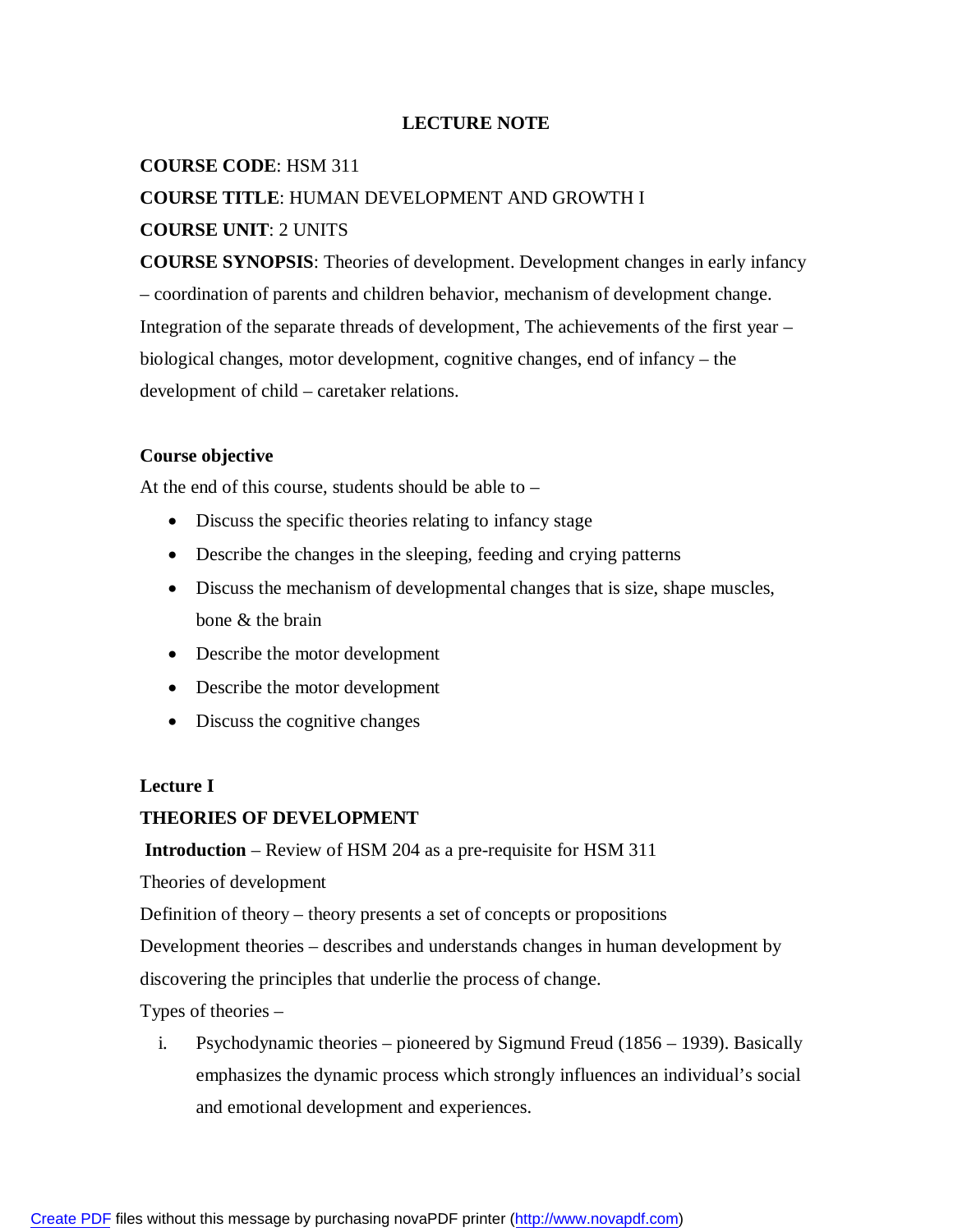- Psychoanalysis primarily a method of treating disorderly behavior.
- ii. Psychosocial theory \_ postulated by Eric Erikson (1950). The theory extends beyond the period of adolescence. (However, the first 3 stages

• Trust VS mistrust Birth – 1 year

are relevant to infancy and early childhood)

- Autonomy VS Shame and Doubt
- Initiative VS Guilt  $3 6$  years
- iii. Basic concepts on personality structure:
	- The  $Id$  present at birth
	- The ego develops in early in infancy
	- The superego develops in early child hood

Psychosexual stages of development (in relation to infancy – early childhood)

- Oral stage  $-0$ -1 years
- Anal stage: 1-3 years
- Phallic stage: 3-6 years

Cognitive theory of development – propounded by Jean Piaget. There are 4 stages. The first two are relevant to infant and early child hood –

- Stage I: Sensori motor operation stage 0-2 years. Has six phases. This runs from birth to two years of age
- Stage II: The pre operational stage 2-6 years

#### **LECTURE II**

#### **DEVELOPMENTAL CHANGES IN EARLY INFANCY**

- Patterns of sleeping there are 7 seven states of arousal
- Patterns of feeding unlike in the past which is 4 hourly.
- Today, babies are fed on demand
- Patterns of crying their needs dictate the pattern of crying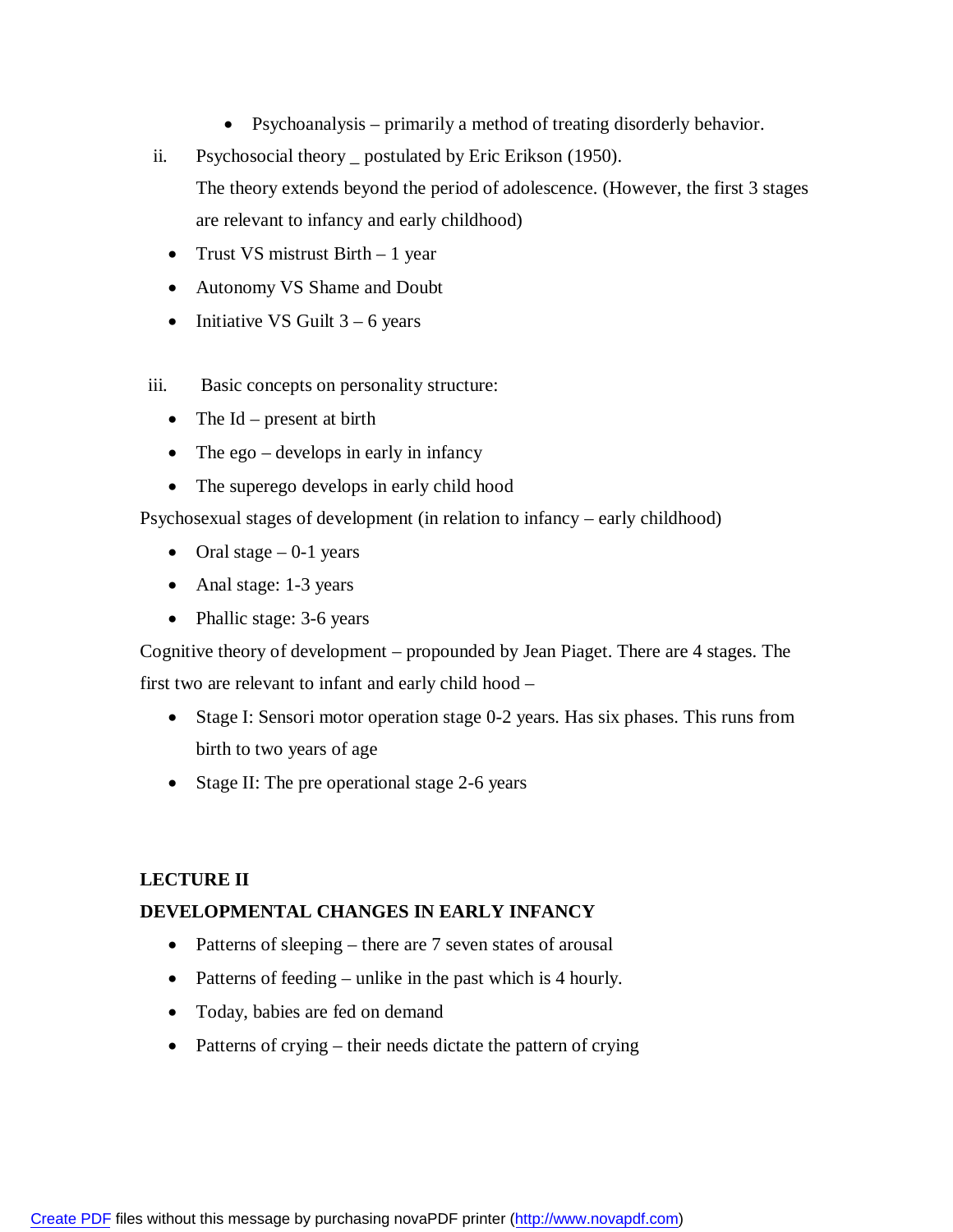Biological changes –

- $\bullet$  Size and shape changes as the infancy develops
- The brain continues to grow in size and complexity between  $3 12$  months

Motor development – increase in infants motor control

Reaching and grasping – development of arm and hand movement proceeds in

proximodistal sequence

Locomotion – develops in a cephalo caudal pattern

Cognitive development – 4 stage were put forth by Piageet. They are:

- Sensori motor  $(0-2 \text{ years})$
- Preoperational  $(2-7 \text{ years})$
- Concrete operational  $(7 11 \text{ years})$
- Formal operational  $(12 -15 \text{ years})$

Sensori motor stage is the only stage relevant to infancy

Language development

- Crying from birth
- Cooing  $-2-4$  months
- $\bullet$  Babbling  $-4$ -6 months
- Single words  $-12$  months
- Two word phrases 18 months
- Longer phrases  $-2$  years
- Short sentences and questions  $2 3$  years

Developmental changes in early child hood

- Language acquisition and development
- Social development
- Sex role identity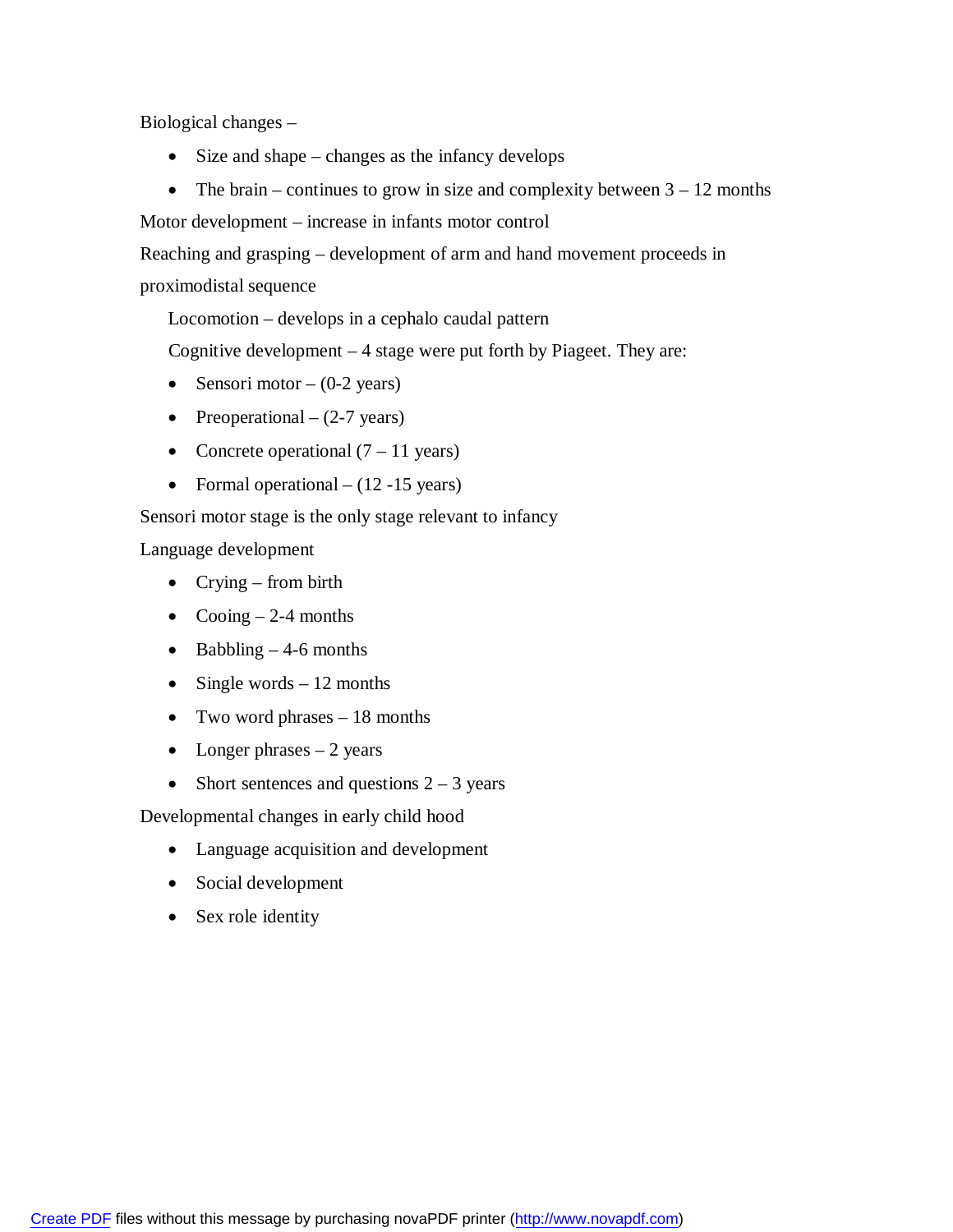# **Lecture III**

## **TERMINATION OF INFANCY STAGE**

- Biological maturation of the brain structure
- Motor control e.g. Walking, manual dexterity, control of elimination
- Completion of the sensori motor sub stages
- New metal abilities demonstrated through play activities
- Imitating behaviors are apparent

The development of child – character relations:-

- The course of attachment
- Explanation of attachment e.g. Sigmund Freud's derive reduction explanations, Erick Erikson's, psychosocial explanation, John Bowby's evolutionary explanation
- Pattern of attachment
- Cause of different patterns of attachment
- Attachment to fathers and others.
- Stability of patterns of attachment

Anew sense of self –

- A sense of standards
- A sense of self description
- A sense of self recognition

## **Lecture IV**

## **THE CHILD AND PARENTAL SEPARATION**

Factors responsible for separation e.g. Work, war, hospitalization of either the mother or the child

Extended separation from parents

- Crèche
- Orphans
- Isolated children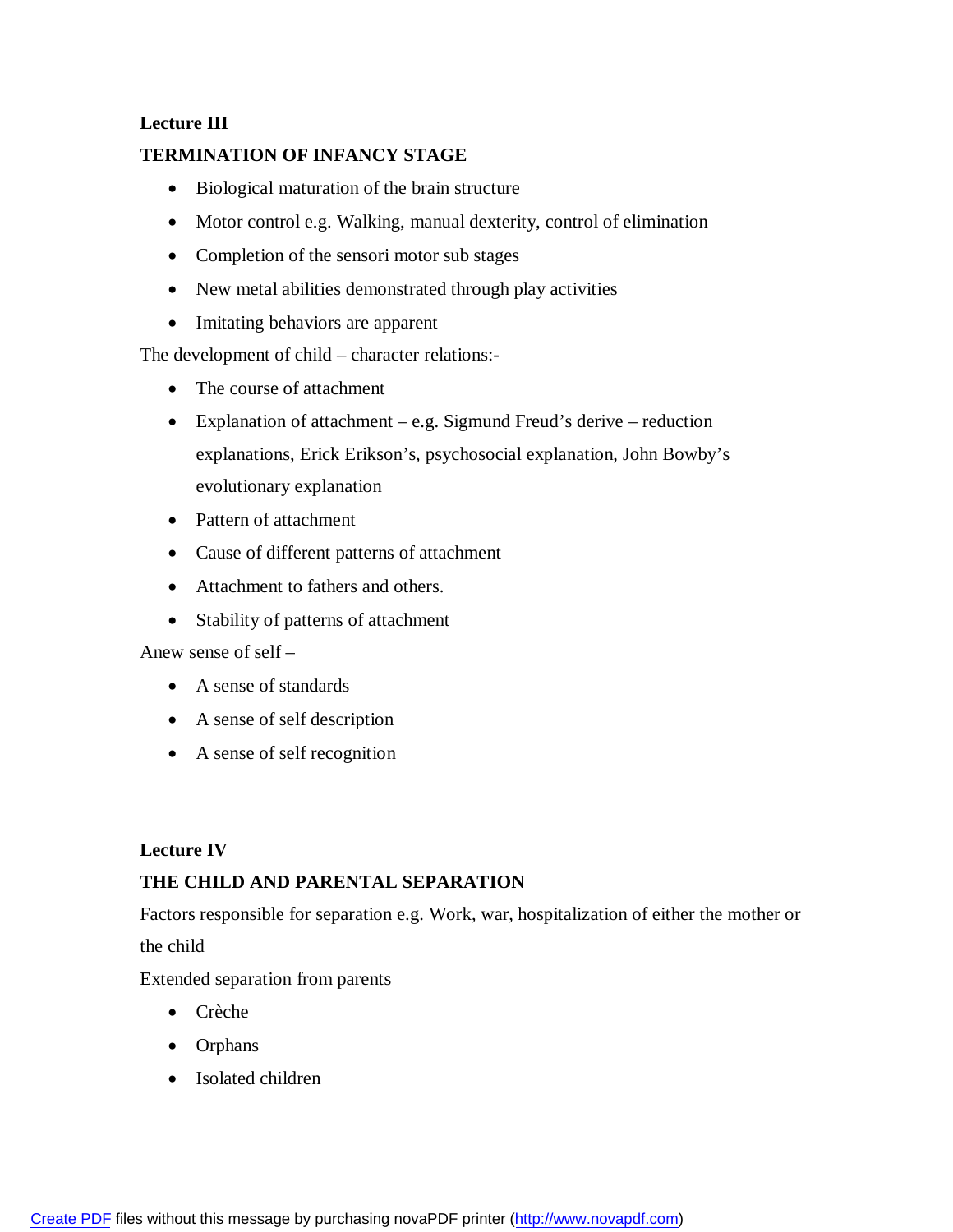Separation because of family discord, divorce or death Psychiatric problems

Effect of separation on the child:

- Later year's emotional development
- Later year's psychological adjustment
- Behavioral problems e.g. Delinquency in later child hood
- Poor social development

Transactional Models of Development

Traces the way in which the characteristics of the child's environment interact across time to determine developmental outcomes

Hostile home environment would affect development negatively in later years.

# **Lecture V**

# **LANGUAGE ACQUISITION IN EARLY CHILDHOOD**

Explanations of language acquisition

Place of nature – nature in language development

The learning theory explanation –

- Classic conditioning
- Operant conditioning
- Limitation

Subsystems of language:

- Sound
- Pronunciation
- Sounds and meaning
- words

Piagets account of the preschool mind:

• Egocentrism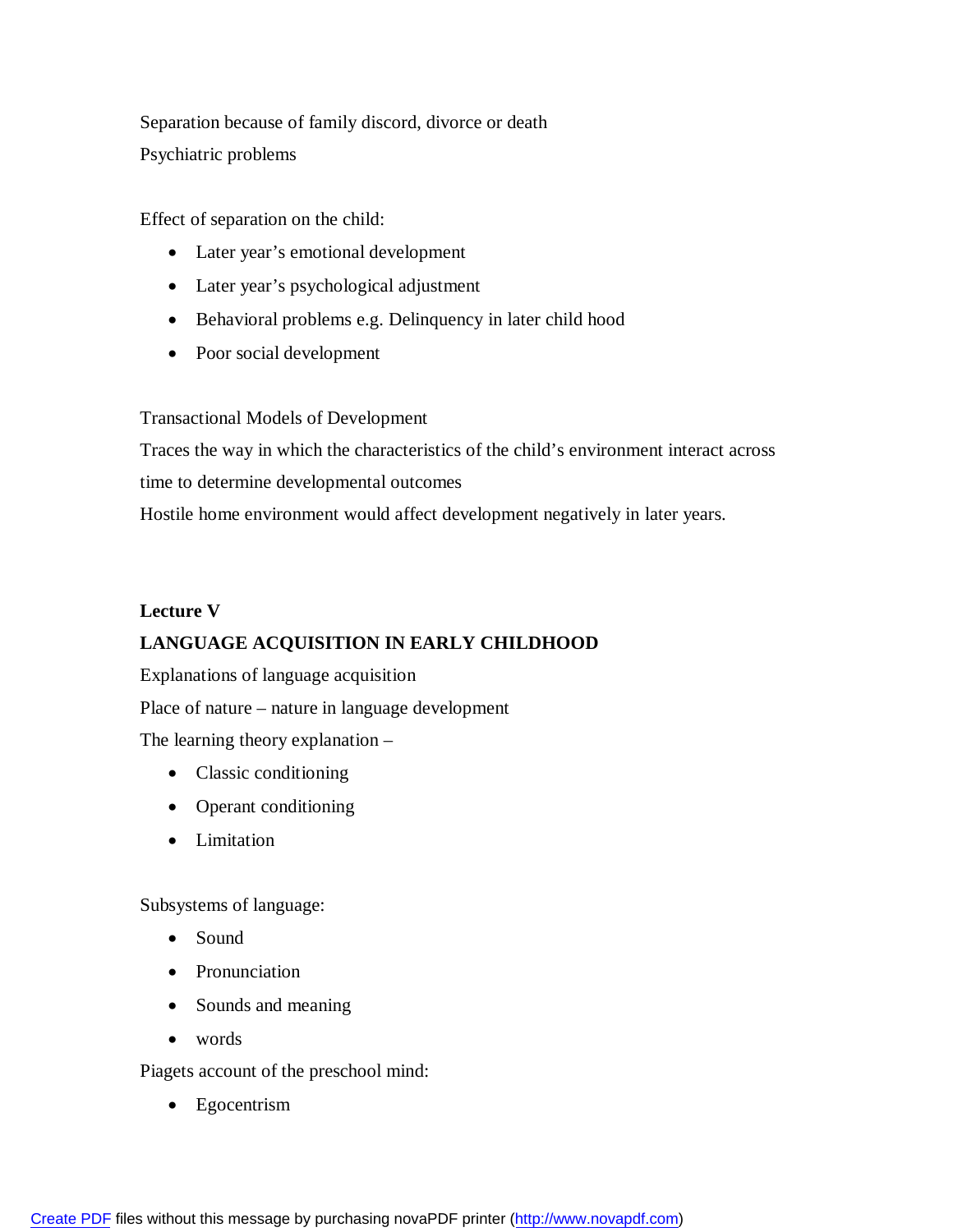- Distinguishing appearance from reality
- Effective casual reasoning
- Search for alternatives

Biological accounts of preschooler mental development:

- Growth of the brain
- Mental modules
- Assessment of modularity explanations
- Culture and preschoolers mental development.

## **Lecture VI**

# **SOCIAL DEVELOPMENT IN EARLY CHILDHOOD**

- Acquiring a social identity
- Sex role identity
- Identification by differentiation
- Identification by affiliation
- Identification thorough observation and initiation
- Identification through cognition
- $\bullet$

Developing the Ability to regulate one self:

- Internalization
- Self control

Aggression and Pro-social Behavior

- Development of aggression two forms of aggression appear as children begin to mature: instrumental aggression – directed at obtaining something desirable
- Hostile aggression –directed at hurting the other person.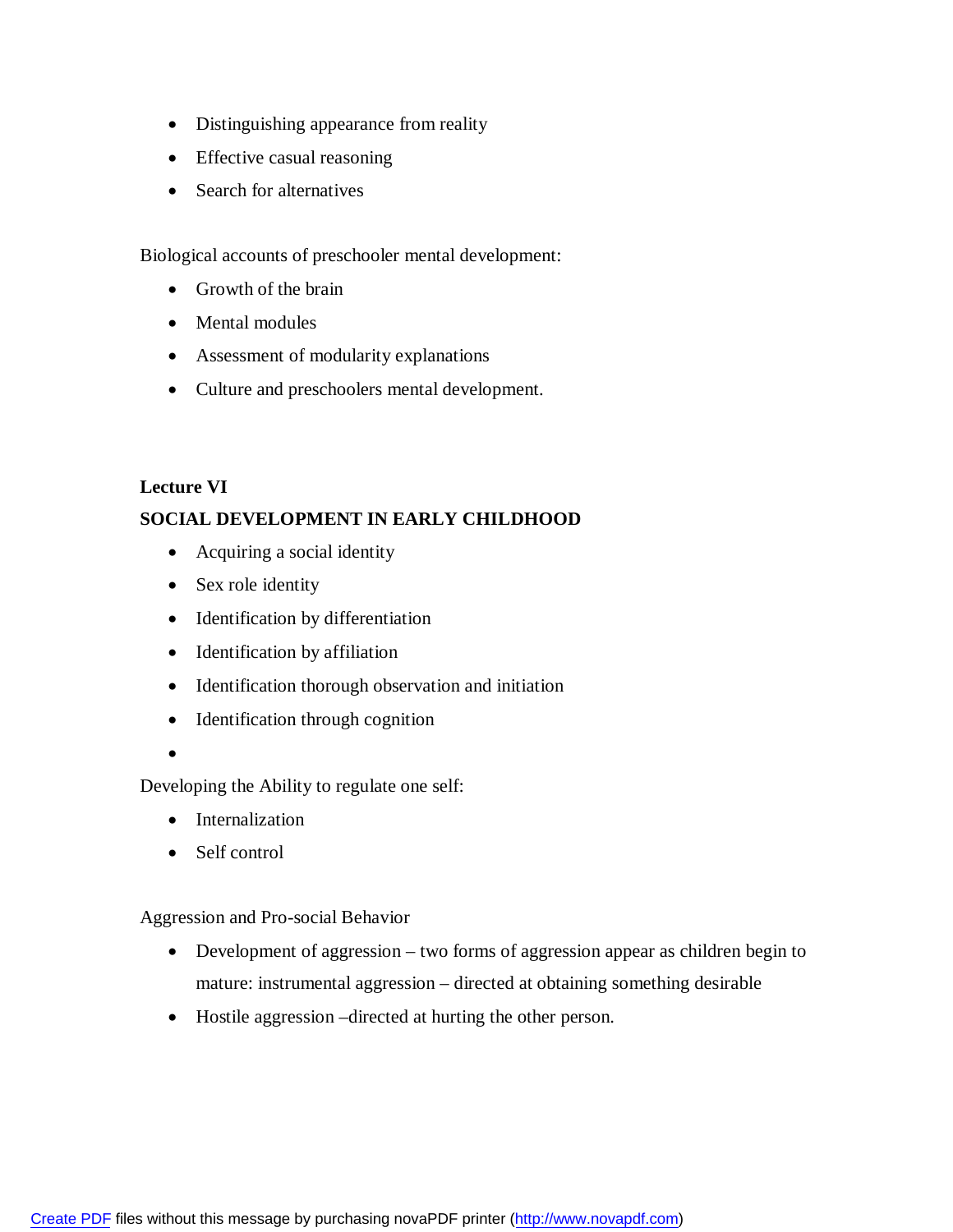The development of prosocial behavior:

- Empathy a major stimulus for human prosocial behavior
- Hoffman developed 4 stages of empathy development:
- $\bullet$  1<sup>st</sup> stage occurs during the first year of life
- $\bullet$   $2<sup>nd</sup>$  stage second year of life their responses to others distress or laughter changes – capable of understanding when others are upset
- $\bullet$  3<sup>rd</sup> stage preschool period brought about by the child's increasing language command, which allows them to empathize
- $\bullet$  4<sup>th</sup> stage occurs between the ages of 6 and 9 years. They can appreciate that other have feelings

Effect of culture on family socialization –

- Different parenting styles
- Social inequality
- Community influence on the child
- Belief systems

#### **Assignment**

Students will be in groups and the following topics will be presented as seminars:

- 1. Motor development of children ages 0-3 years
- 2. Social relations of early childhood
- 3. Emotional needs of children from infancy to early childhood
- 4. Effect of culture on the language development from infancy to early childhood